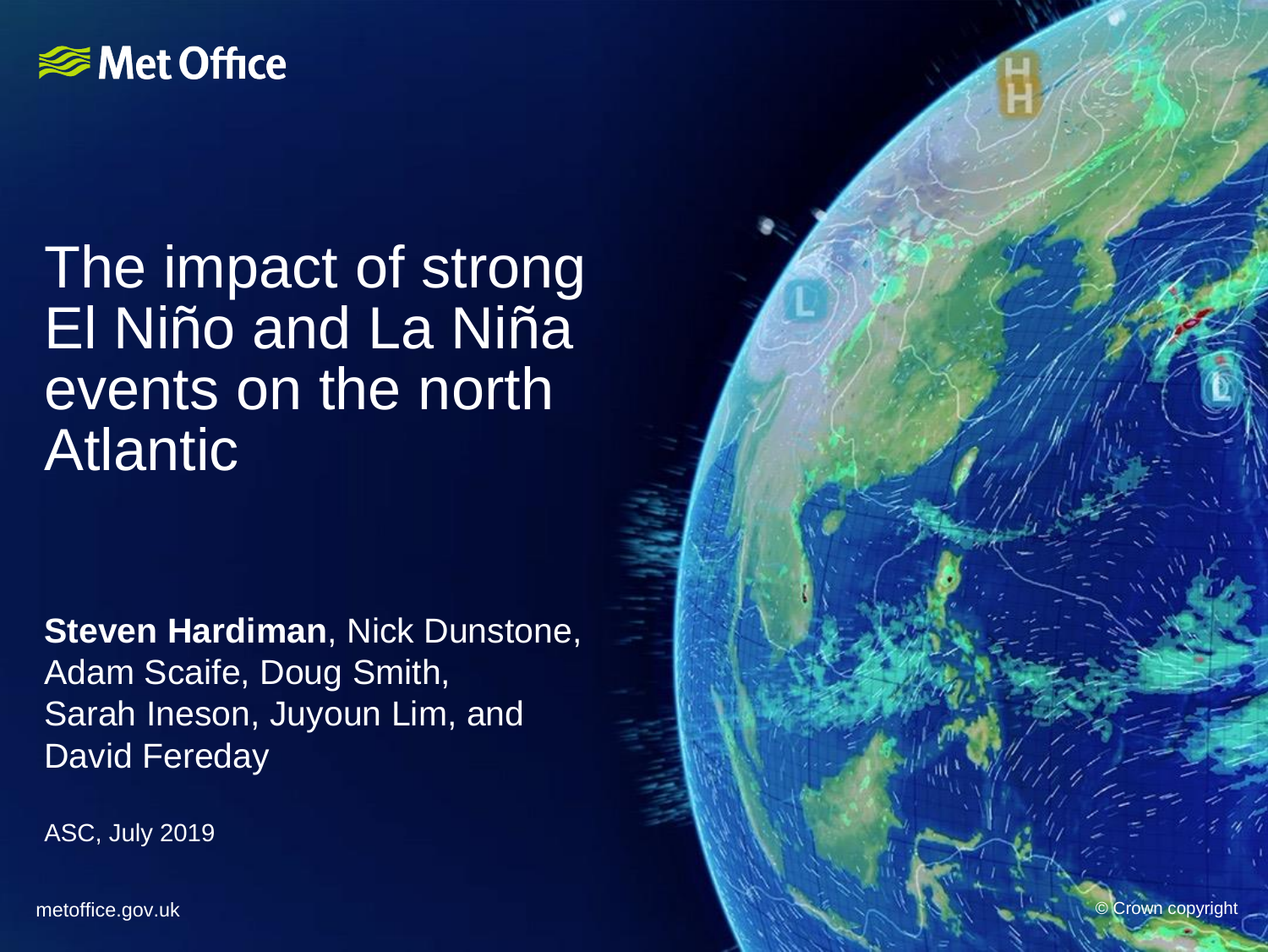

## **Motivation**

- ENSO impacts winter north Atlantic MSLP
- This has implications for European winter temperature / precipitation
- Would like to understand the teleconnections leading to this impact
- Impact of moderate El Niño is negative NAO, and impact of moderate La Niña is positive NAO – symmetric response
- Specific question: what is the impact of strong La Niña events (not yet observed) on Jan—Feb north Atlantic MSLP, and is it the opposite of strong El Niño?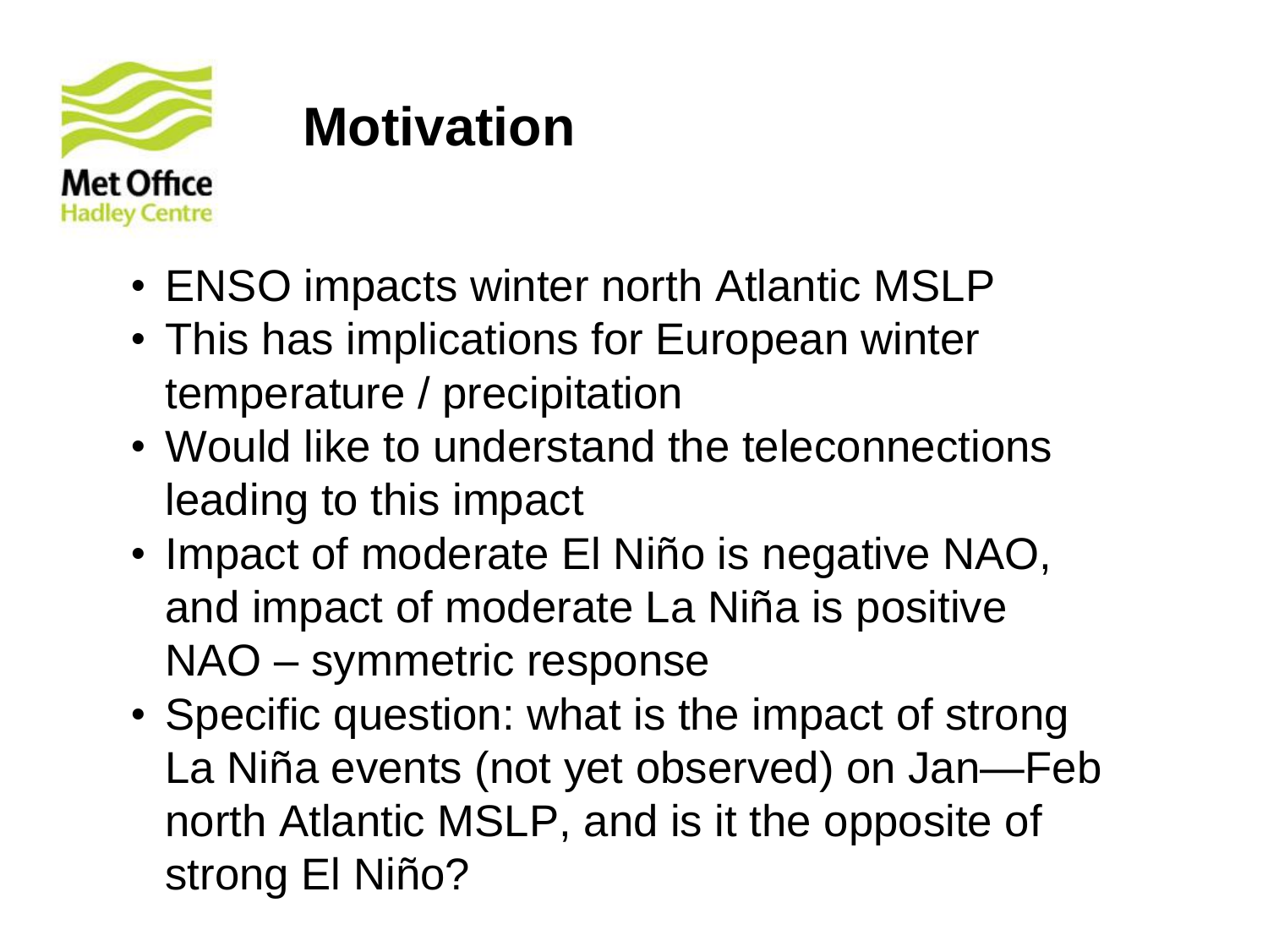

### **Niño 3.4 index**



Met Office decadal prediction system (DP3) simulates strong La Niña events (< -2K).

40 member ensembles for each year, initialised 1 st Nov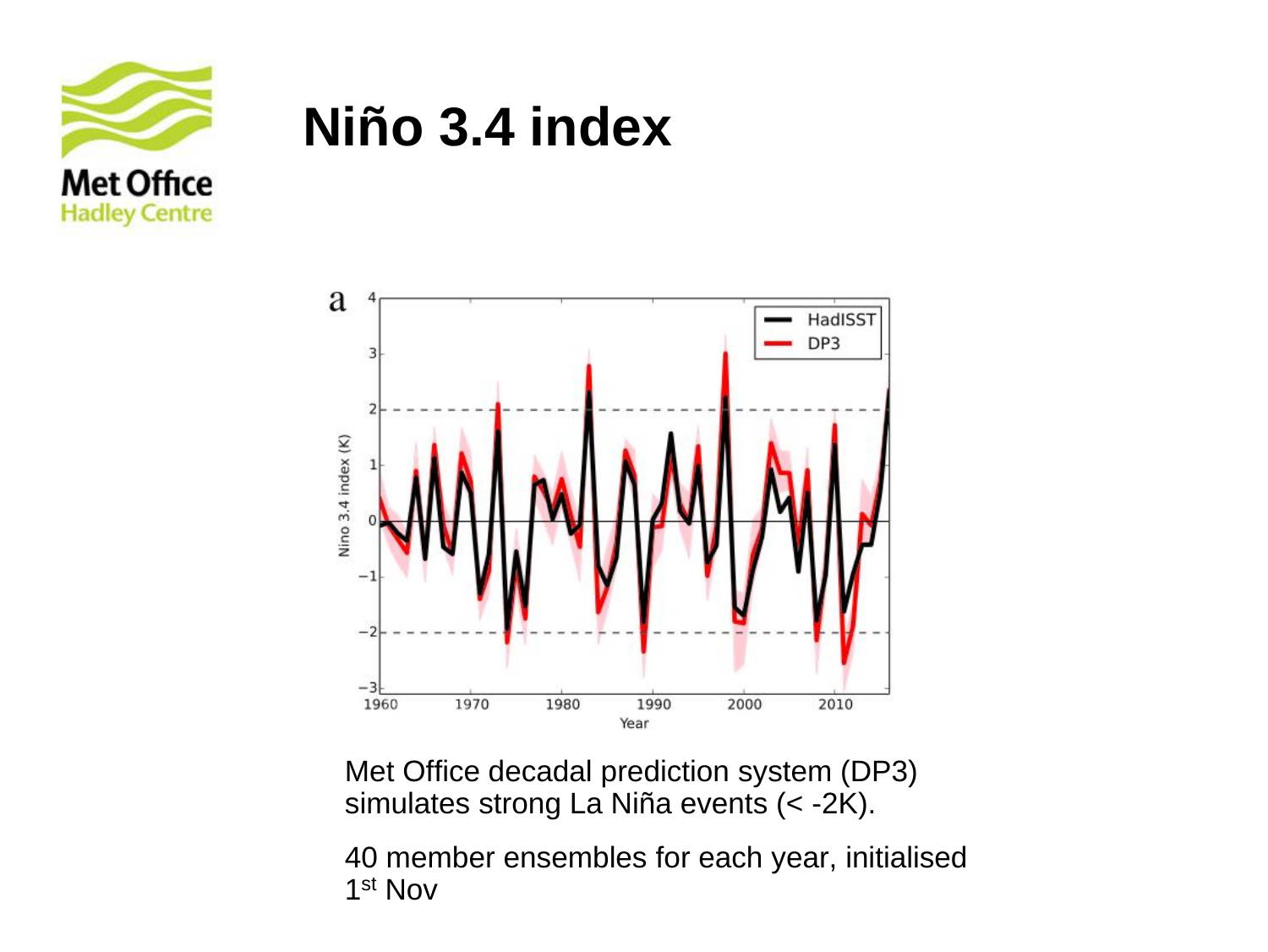

**El Niño La Niña**



Impact of strong El Niño on north Atlantic MSLP is wavelike (Toniazzo and Scaife, 2006)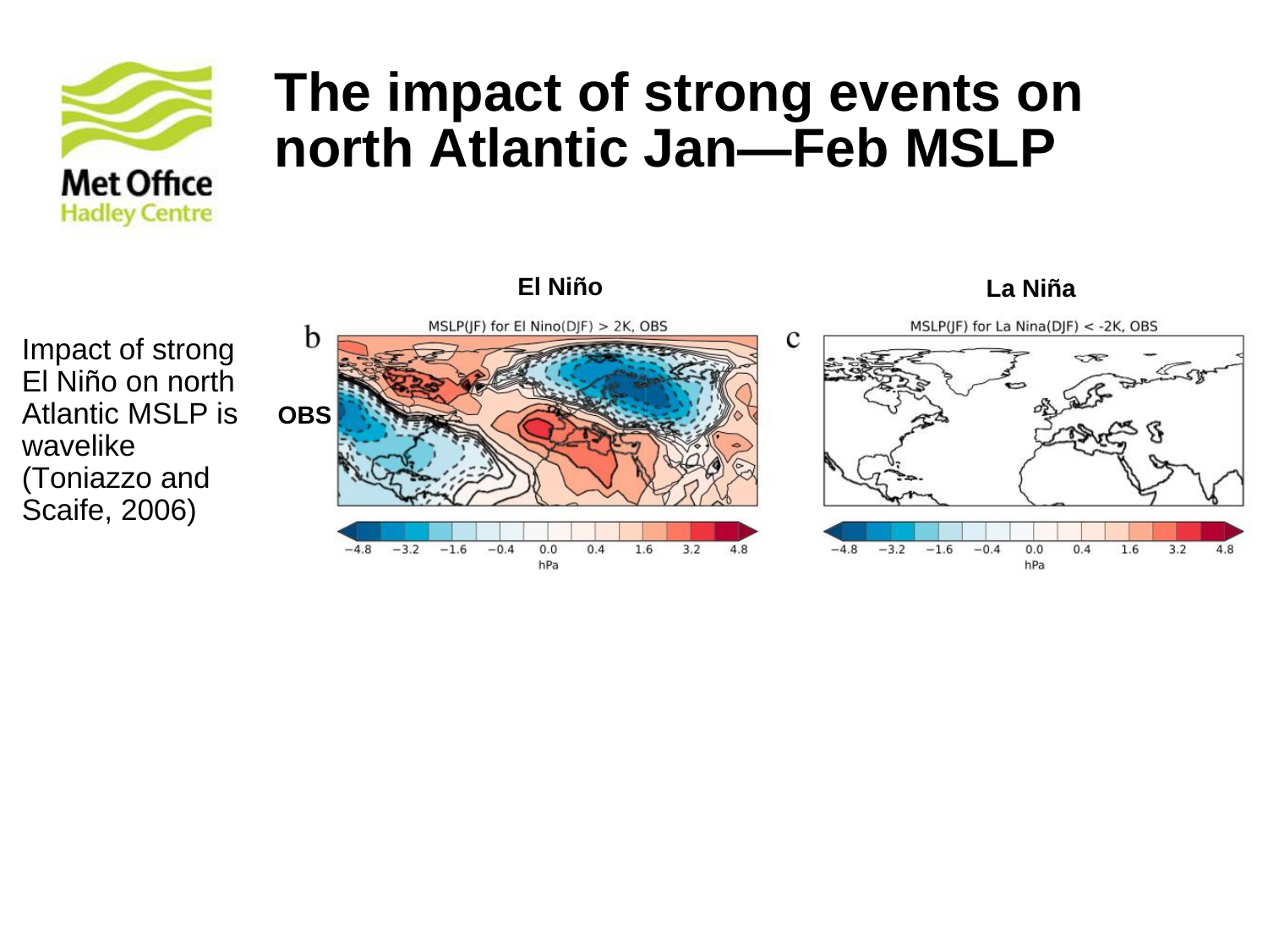

Impact of strong El Niño on north Atlantic MSLP is wavelike (Toniazzo and Scaife, 2006)

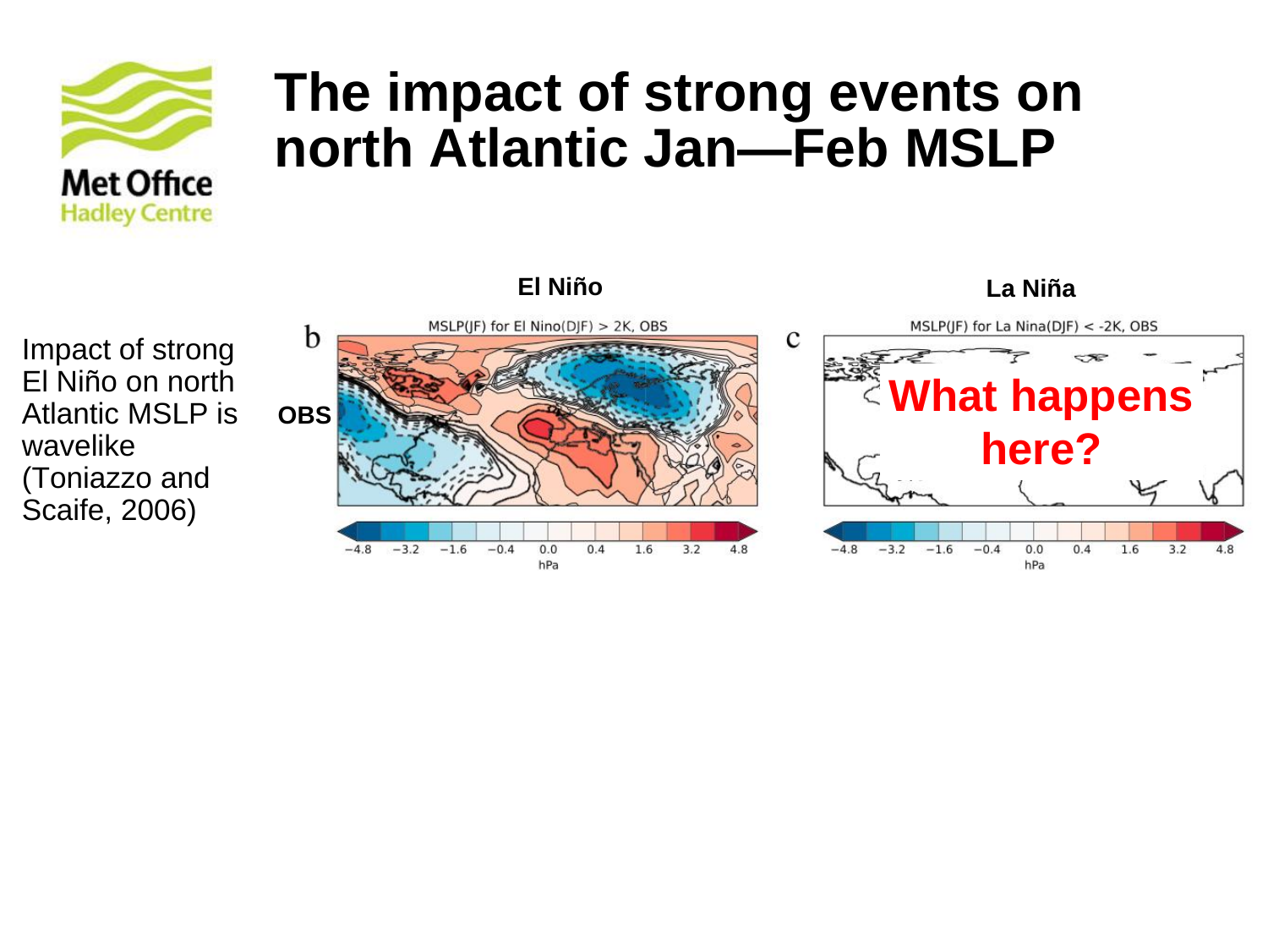

Impact of strong El Niño on north Atlantic MSLP is wavelike (Toniazzo and Scaife, 2006)

Modelled impact of strong La Niña (not yet observed) on north Atlantic MSLP is positive NAO

*Why this asymmetry?*



 $0.0$ 

hPa

 $0.4$ 

1.6

 $3.2$ 

4.8

 $-0.4$ 

 $-48$ 

 $-3.2$ 

 $-1.6$ 

**El Niño La Niña**



4<sup>8</sup>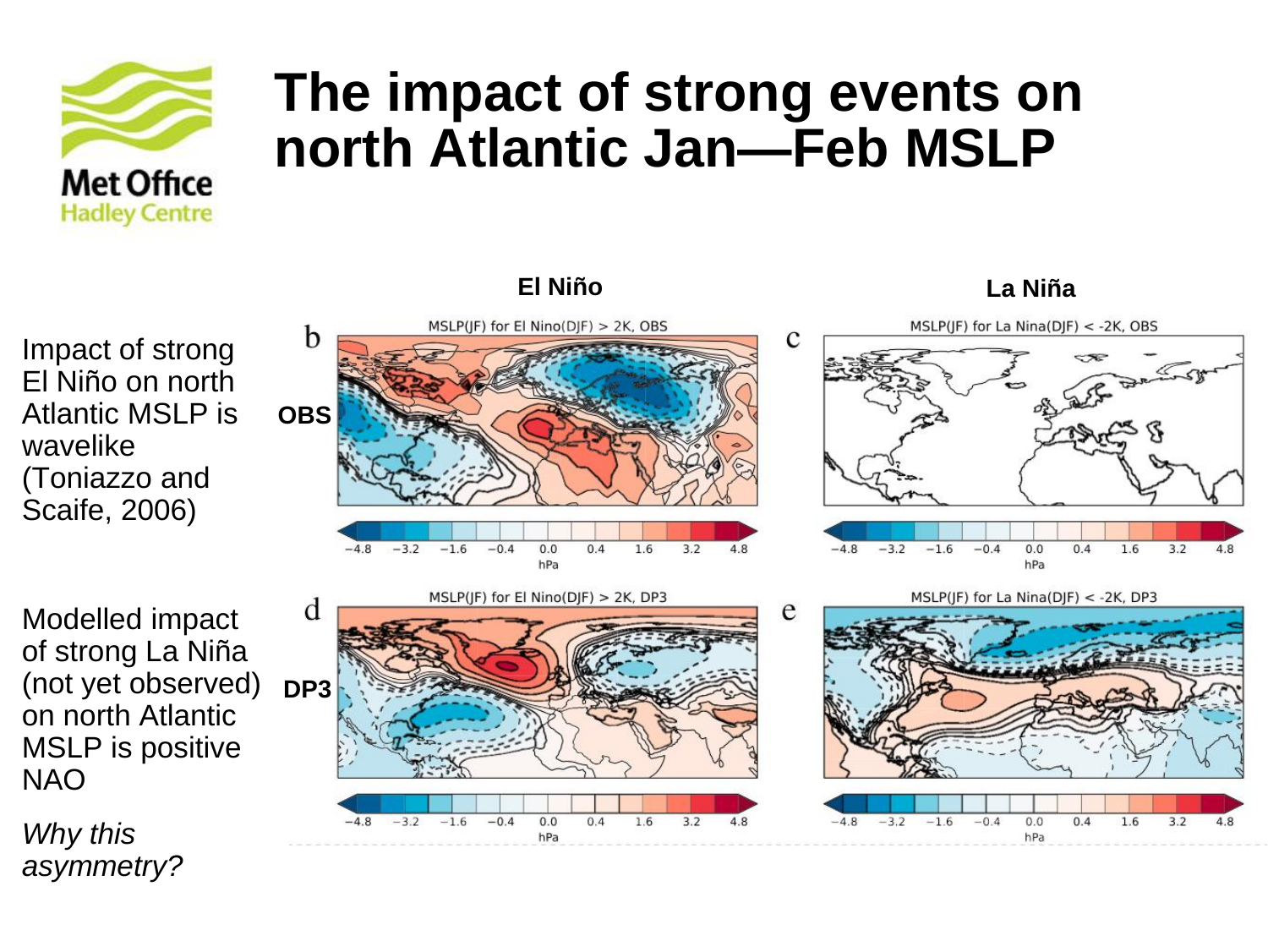

MSLP(JF) for El Nino(DJF) > 2K, OBS

Impact of strong El Niño on north Atlantic MSLP is wavelike (Toniazzo and Scaife, 2006)

b  $\mathbf{C}$ **OBS**  $0.4$  $-3.2$  $-1.6$  $-0.4$  $0.0$ 1.6 3.2  $-3.2$  $-1.6$  $-0.4$  $0.0$  $0.4$ 1.6 3.2 hPa hPa MSLP(JF) for El Nino(DJF) > 2K, DP3 MSLP(JF) for La Nina(DJF) < -2K, DP3 d e **DP3**  $-0.4$  $0.0$  $0.4$ 1.6  $3.2$  $-0.4$  $0.0$  $0.4$ 1.6  $3.2$  $-3.2$  $-1.6$ hPa hPa

**El Niño La Niña**

MSLP(JF) for La Nina(DJF) < - 2K, OBS

Modelled impact of strong La Niña (not yet observed) on north Atlantic MSLP is positive NAO

*Why this asymmetry?*

ENSO impacts north Atlantic via tropospheric and stratospheric pathways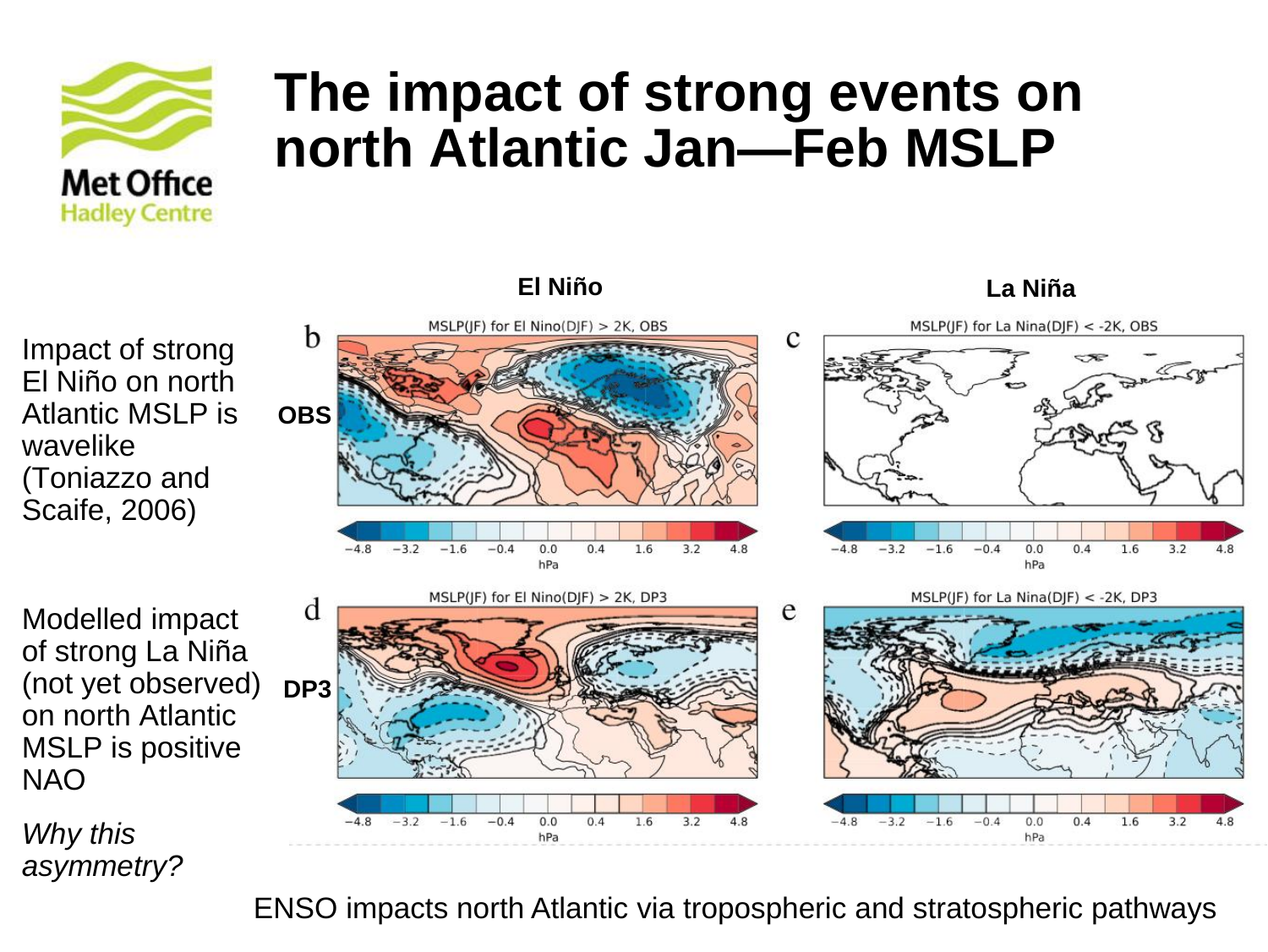

# **Tropospheric teleconnection pathway**

**Tropospheric pathway**

**Tropospheric** pathway (RWS in Caribbean / tropical Atlantic) is symmetric in response to El Niño / La Niña and grows linearly with size of ENSO event

Projects onto NAO *and wavelike* MSLP patterns

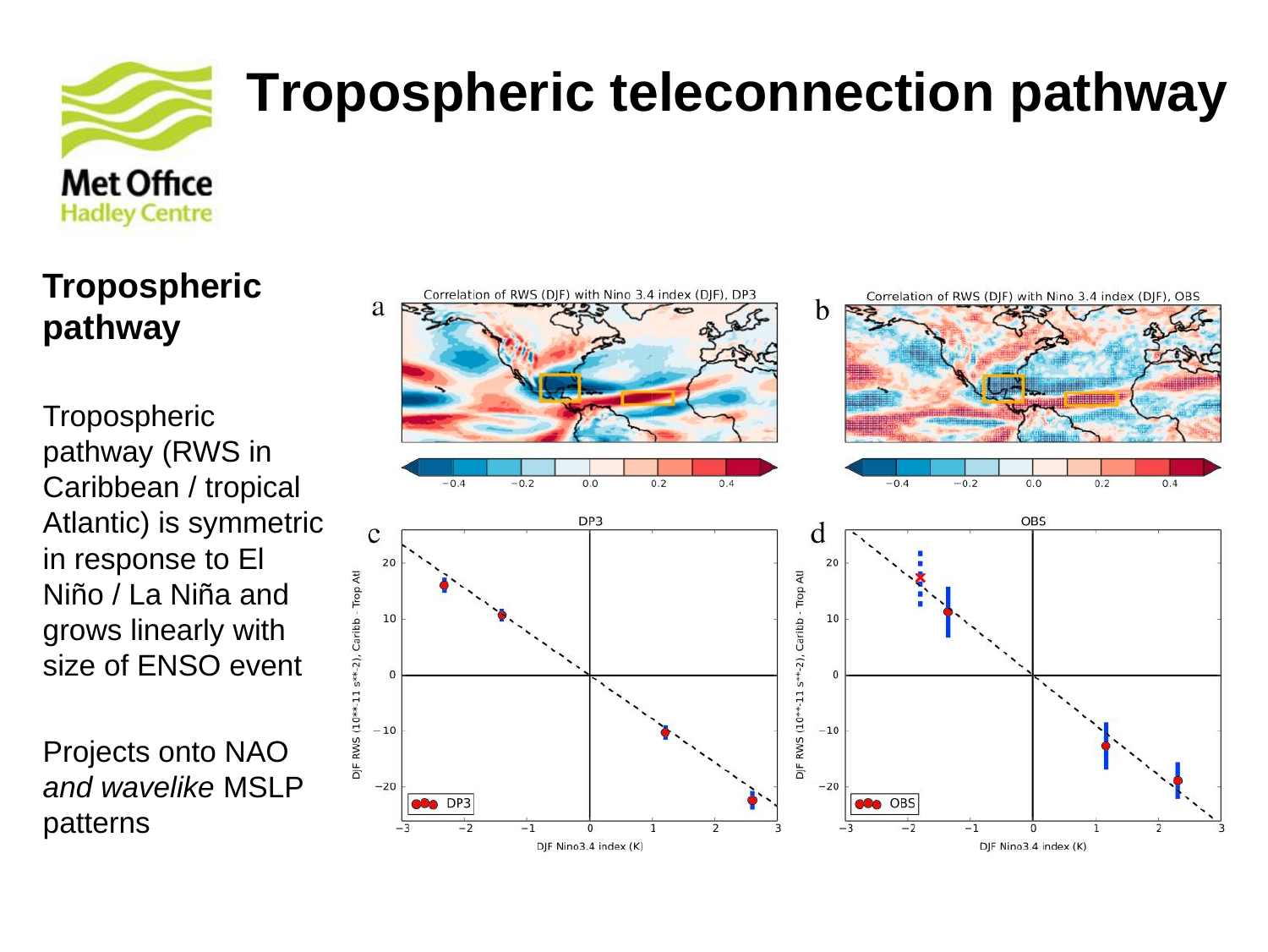

# **Stratospheric teleconnection pathway**

#### **Stratospheric pathway**

Stratospheric pathway is via Aleutian low and stratospheric polar vortex (diagnosed using U(60N, 10hPa)

Projects onto the NAO



**DP3 OBS**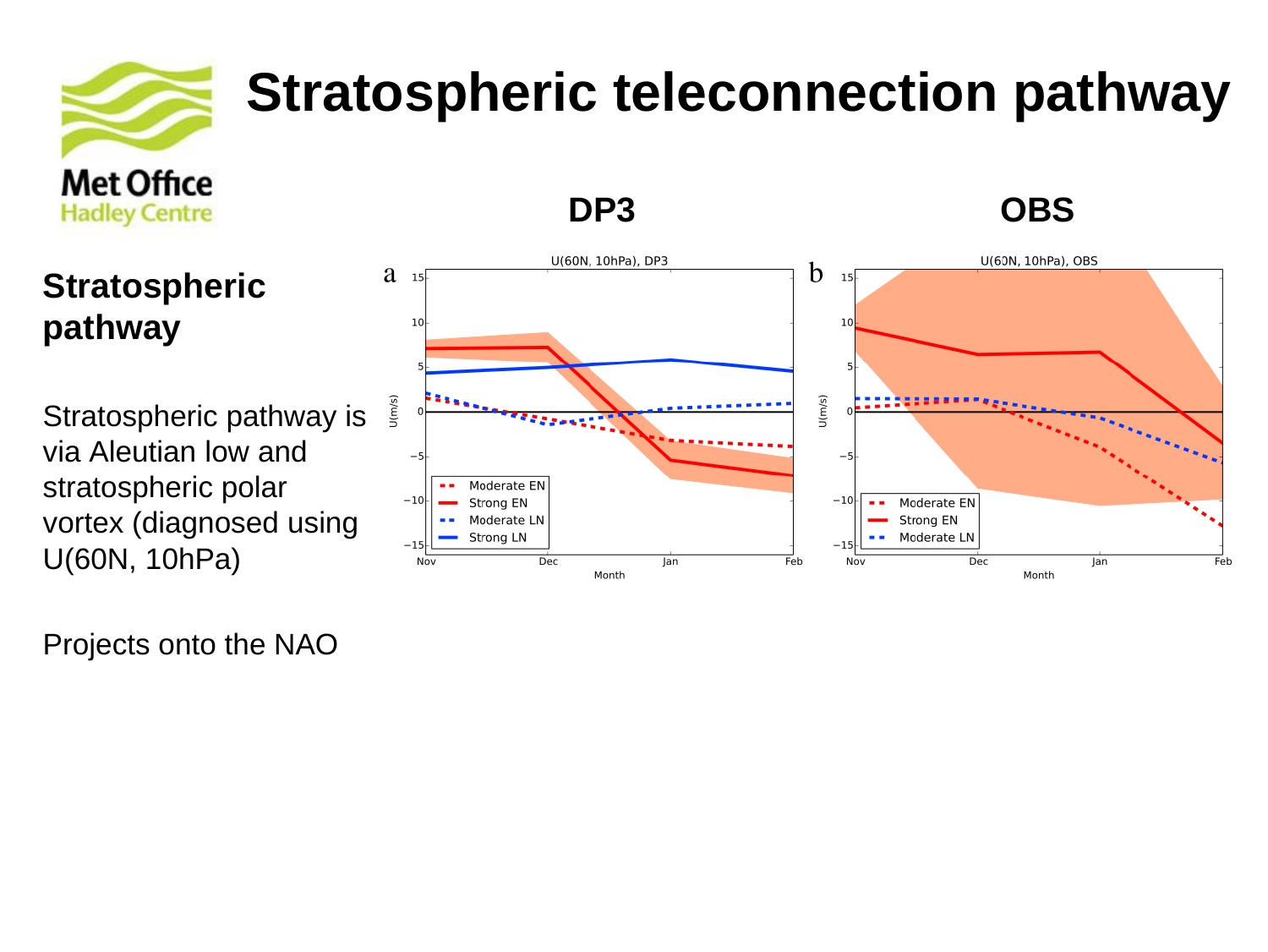# **Met Office**

## **Stratospheric teleconnection pathway**

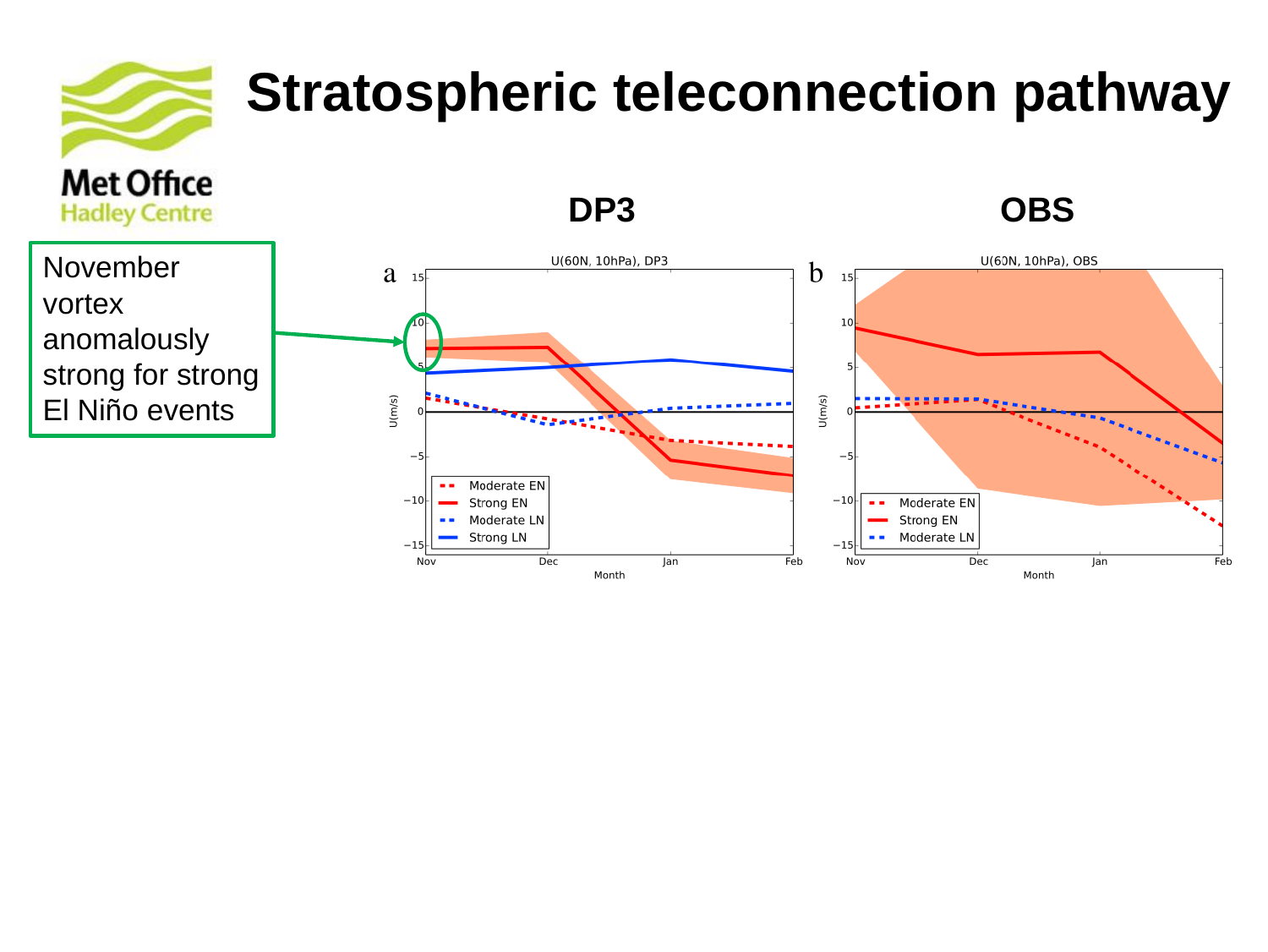# **Met Office**

El Niño, but

remains

constant

Niña

strong anomaly

through winter

for large La

# **Stratospheric teleconnection pathway**

**DP3 OBS Hadley Centre** November U(60N, 10hPa), DP3 U(60N, 10hPa), OBS b  $a_{15}$ 15 vortex 10 anomalously strong for strong  $J(m/s)$  $U(m/s)$ El Niño events Vortex warms **Moderate EN**  $^{-10}$ Strong EN  $-10$ Moderate EN  $\sim$   $\sim$ (weakens) Moderate LN Strong EN Strong LN Moderate LN  $-15$ rapidly during Dec Nov Jan Feb Nov Dec Jan Feb Month Month winter for large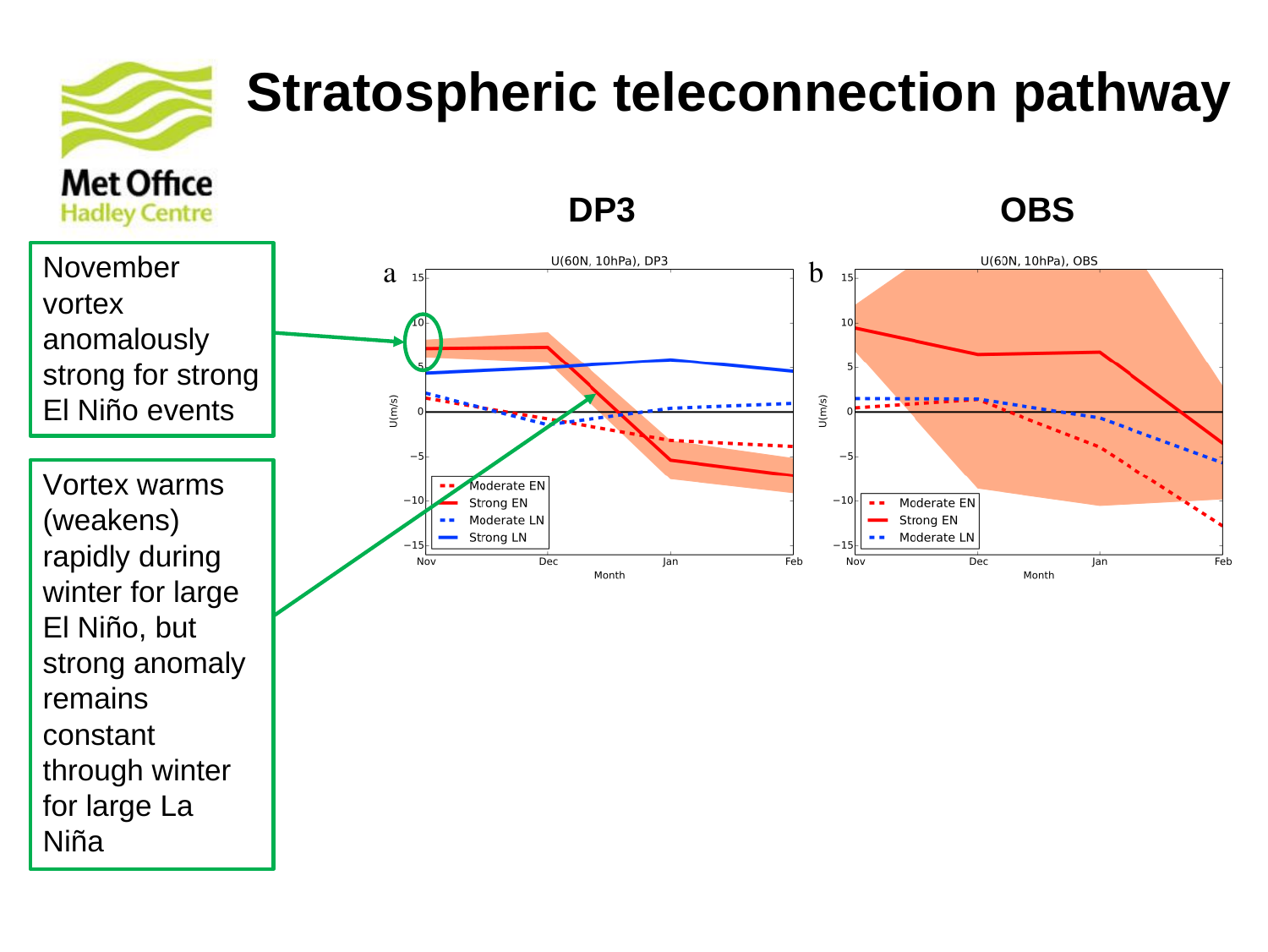

# **Stratospheric teleconnection pathway**

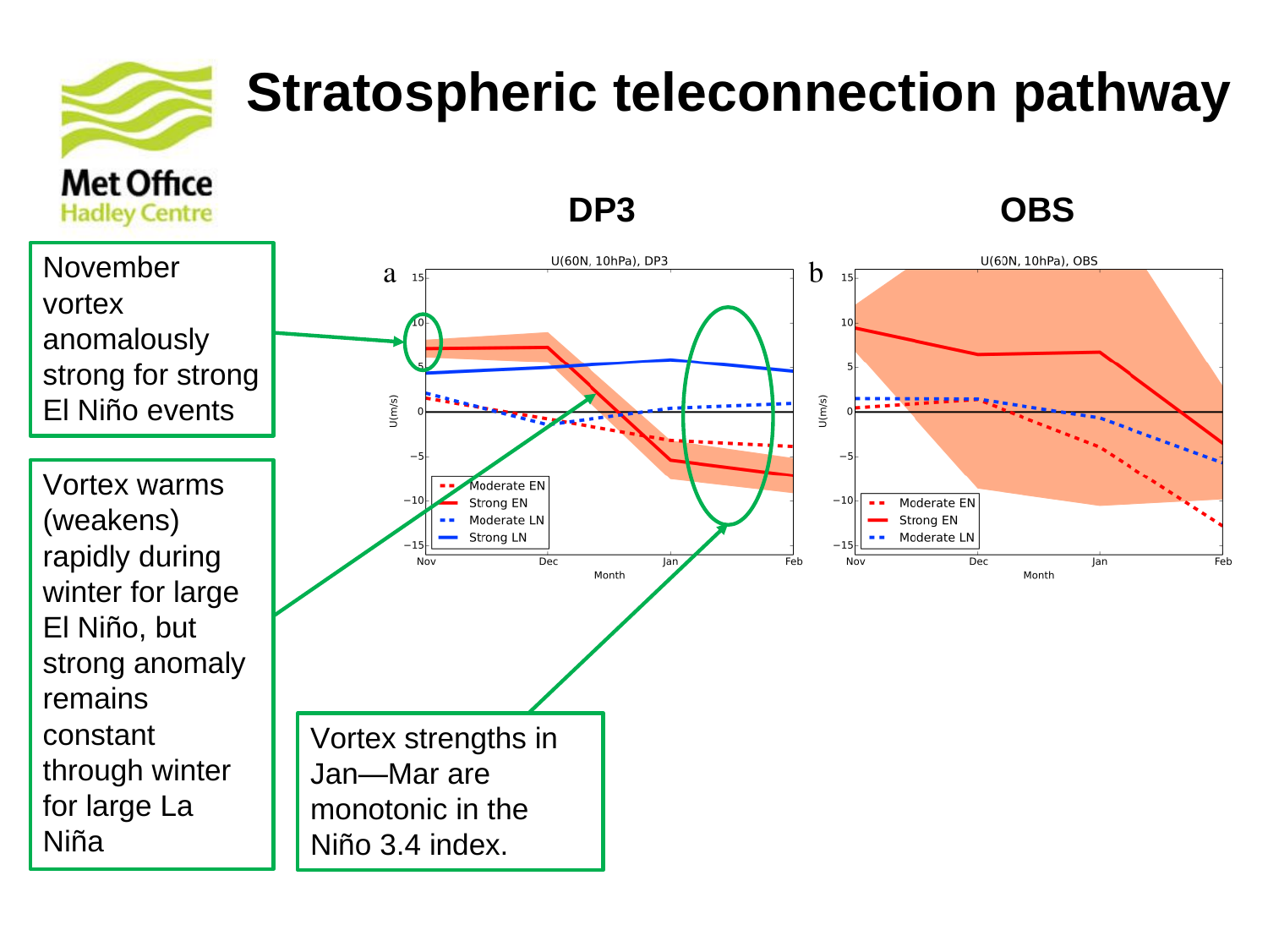

**Stratospheric** 

**pathway**

# **Stratospheric teleconnection pathway**

Thus DJF mean polar vortex strength (impacting JF MSLP) is strong for strong La Niña but *not* weak for strong El Niño.

Obs are similar but no strong La Niñas and very few strong El Niños (so large error bars).



**DP3 OBS**